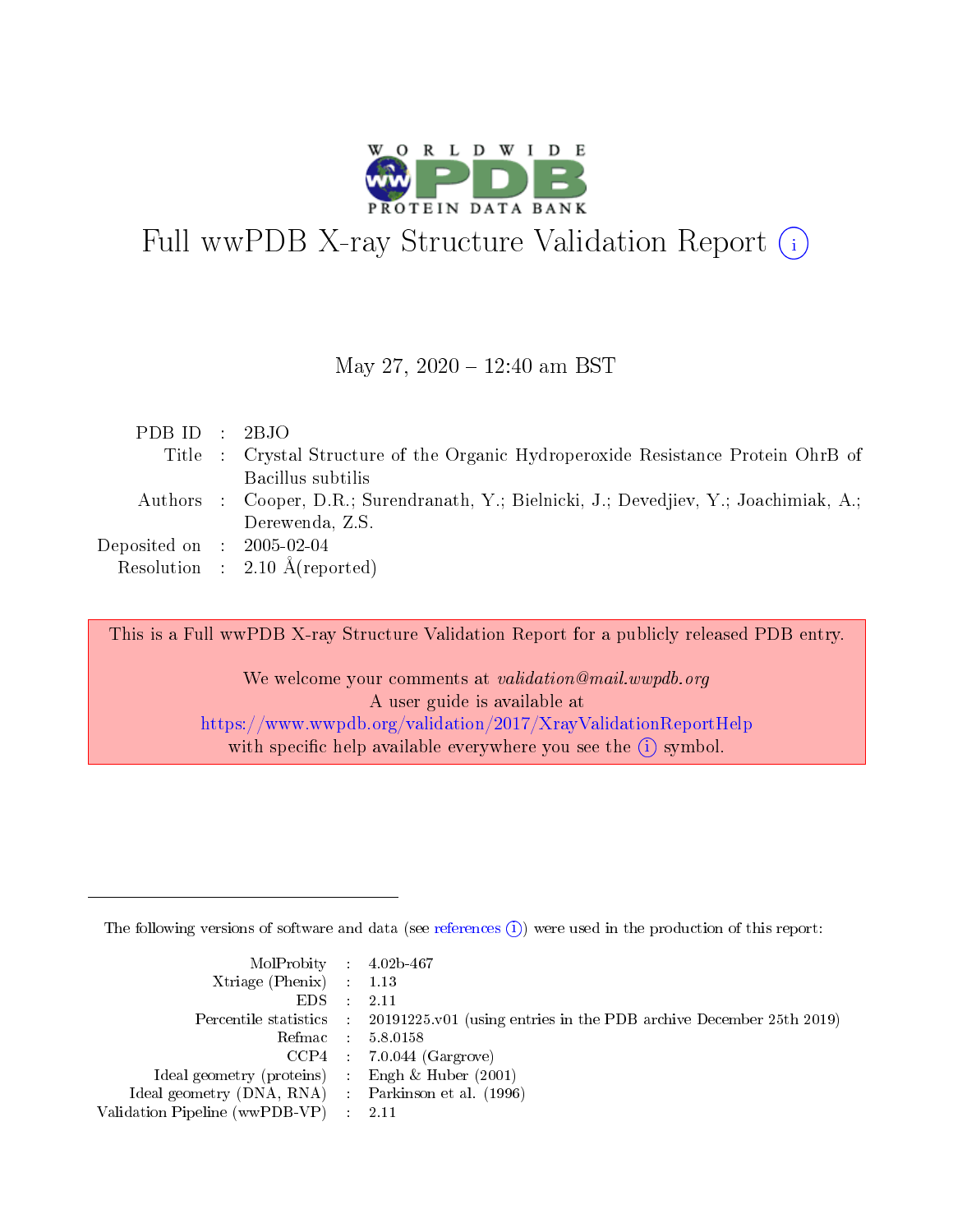# 1 [O](https://www.wwpdb.org/validation/2017/XrayValidationReportHelp#overall_quality)verall quality at a glance  $(i)$

The following experimental techniques were used to determine the structure: X-RAY DIFFRACTION

The reported resolution of this entry is 2.10 Å.

Percentile scores (ranging between 0-100) for global validation metrics of the entry are shown in the following graphic. The table shows the number of entries on which the scores are based.



| Metric                | Whole archive        | <b>Similar resolution</b><br>$(\#\text{Entries},\, \text{resolution}\; \text{range}(\textup{\AA}))$ |  |  |
|-----------------------|----------------------|-----------------------------------------------------------------------------------------------------|--|--|
|                       | $(\#\text{Entries})$ |                                                                                                     |  |  |
| $R_{free}$            | 130704               | $5197(2.10-2.10)$                                                                                   |  |  |
| Clashscore            | 141614               | $5710(2.10-2.10)$                                                                                   |  |  |
| Ramachandran outliers | 138981               | $5647(2.10-2.10)$                                                                                   |  |  |
| Sidechain outliers    | 138945               | $5648$ $(2.10-2.10)$                                                                                |  |  |
| RSRZ outliers         | 127900               | $5083(2.10-2.10)$                                                                                   |  |  |

The table below summarises the geometric issues observed across the polymeric chains and their fit to the electron density. The red, orange, yellow and green segments on the lower bar indicate the fraction of residues that contain outliers for  $>=3, 2, 1$  and 0 types of geometric quality criteria respectively. A grey segment represents the fraction of residues that are not modelled. The numeric value for each fraction is indicated below the corresponding segment, with a dot representing fractions  $\epsilon=5\%$  The upper red bar (where present) indicates the fraction of residues that have poor fit to the electron density. The numeric value is given above the bar.

| Mol | Chain | $\vert$ Length | Quality of chain |    |              |  |  |  |  |
|-----|-------|----------------|------------------|----|--------------|--|--|--|--|
|     |       | 136            | $\%$<br>88%      | 9% |              |  |  |  |  |
|     |       | 100            | 7%<br>90%        | 8% | $^{\bullet}$ |  |  |  |  |

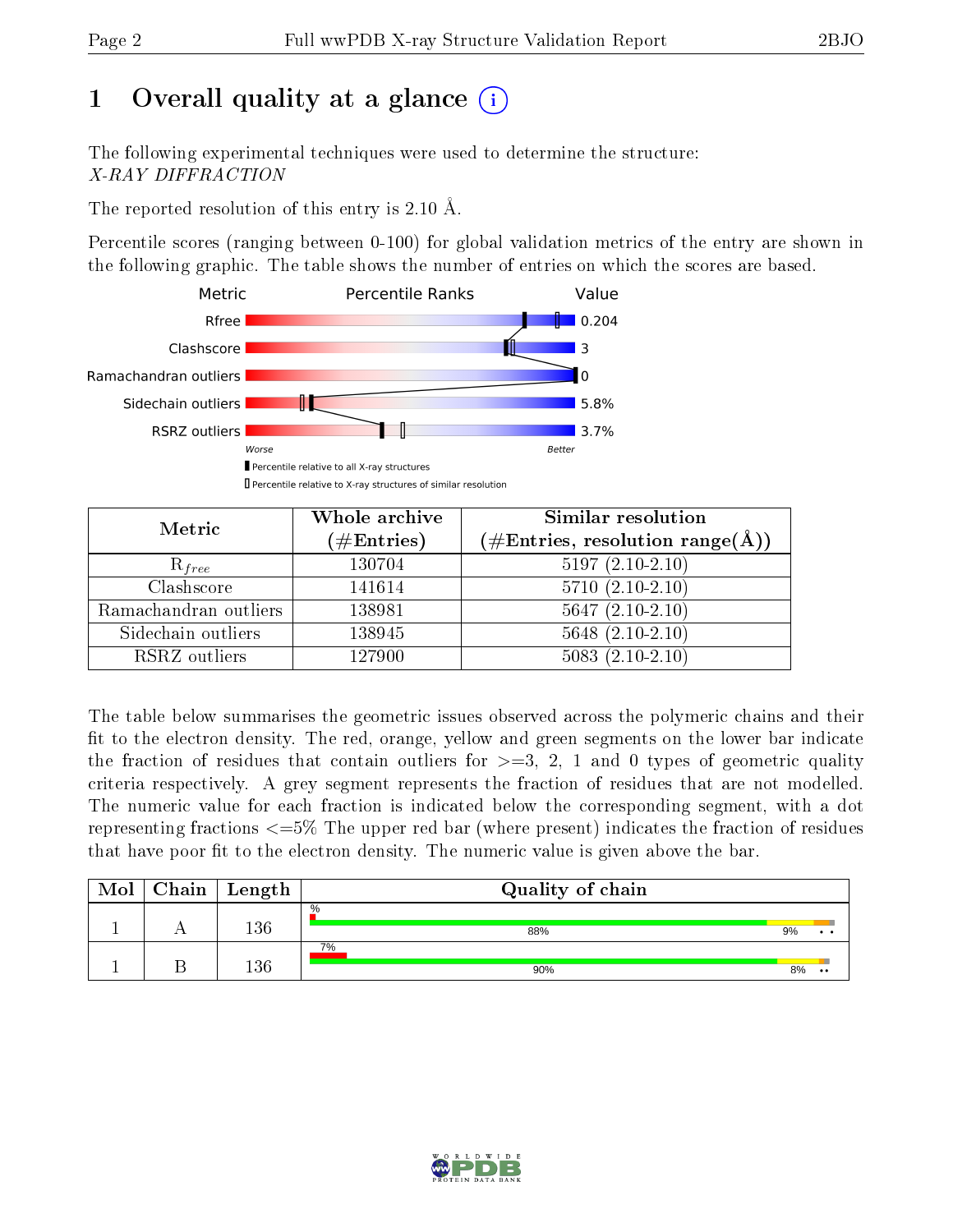# 2 Entry composition (i)

There are 2 unique types of molecules in this entry. The entry contains 2224 atoms, of which 0 are hydrogens and 0 are deuteriums.

In the tables below, the ZeroOcc column contains the number of atoms modelled with zero occupancy, the AltConf column contains the number of residues with at least one atom in alternate conformation and the Trace column contains the number of residues modelled with at most 2 atoms.

 Molecule 1 is a protein called ORGANIC HYDROPEROXIDE RESISTANCE PROTEIN OHRB.

| Mol | Chain | Residues | Atoms     |     |             |                       |                |  | ZeroOcc   AltConf   Trace |  |
|-----|-------|----------|-----------|-----|-------------|-----------------------|----------------|--|---------------------------|--|
|     |       | 135      | Total C N |     |             | $\bigcirc$ $\bigcirc$ |                |  |                           |  |
|     |       |          | 1003      |     | 623 173 203 |                       | $\overline{4}$ |  |                           |  |
|     |       | 135      | Total C N |     |             | $\left($              |                |  |                           |  |
|     |       |          | $1003\,$  | 623 | - 173       | - 203                 |                |  |                           |  |

There are 6 discrepancies between the modelled and reference sequences:

| Chain | Residue | Modelled   | Actual     | Comment                          | Reference |
|-------|---------|------------|------------|----------------------------------|-----------|
|       | 35      | ALA        | LYS        | engineered mutation   UNP P80242 |           |
|       | 36      | <b>ALA</b> | <b>LYS</b> | engineered mutation   UNP P80242 |           |
|       | 37      | <b>ALA</b> | <b>GLU</b> | engineered mutation   UNP P80242 |           |
| B     | 35      | <b>ALA</b> | <b>LYS</b> | engineered mutation   UNP P80242 |           |
| B     | 36      | ALA        | <b>LYS</b> | engineered mutation   UNP P80242 |           |
|       | 37      | ALA        | <b>GLU</b> | engineered mutation   UNP P80242 |           |

• Molecule 2 is water.

|  | Mol   Chain   Residues | Atoms                | $ZeroOcc \   \$ AltConf |
|--|------------------------|----------------------|-------------------------|
|  | 105                    | Total<br>105<br>-105 |                         |
|  | 113                    | Total<br>113<br>113  |                         |

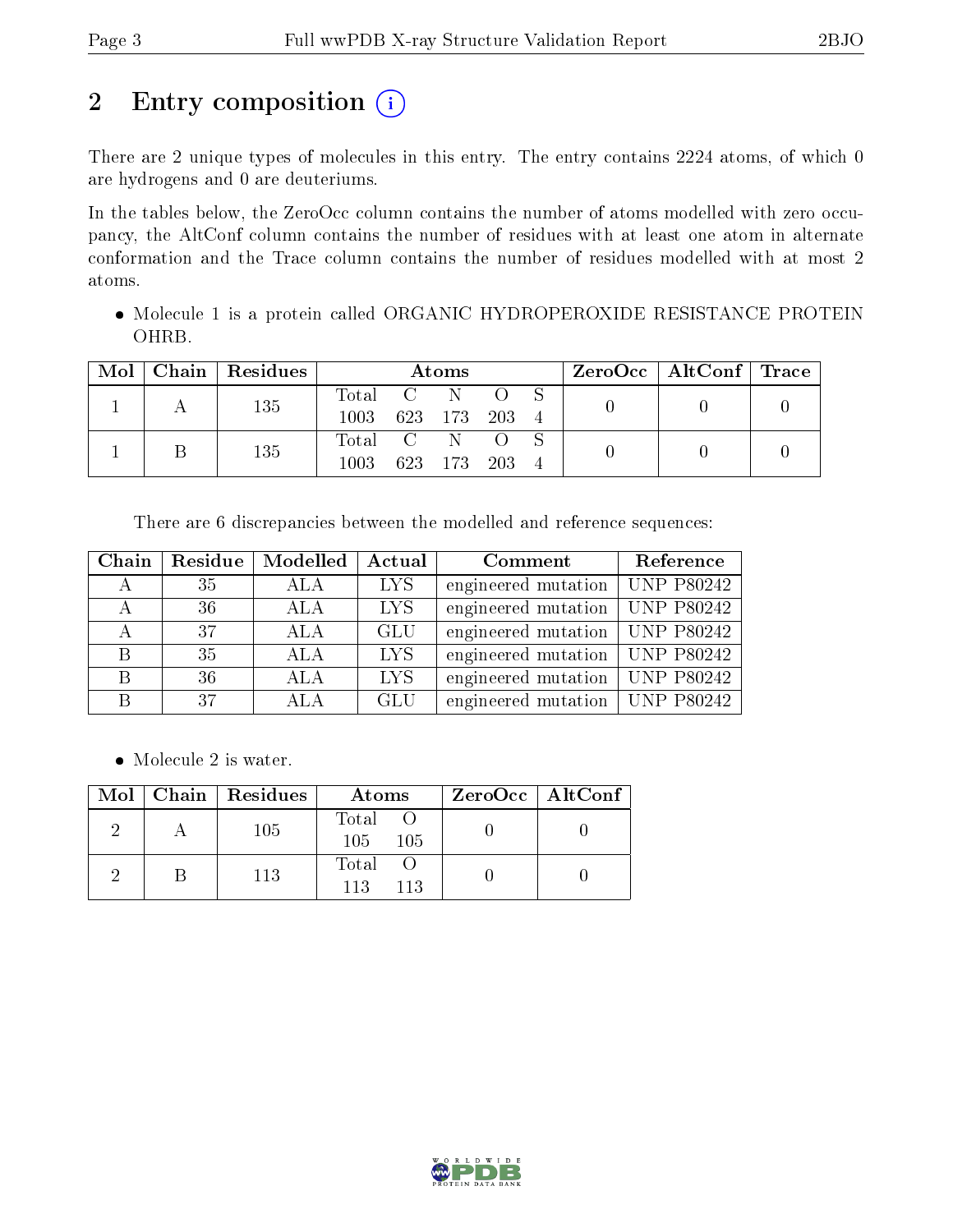# 3 Residue-property plots  $(i)$

These plots are drawn for all protein, RNA and DNA chains in the entry. The first graphic for a chain summarises the proportions of the various outlier classes displayed in the second graphic. The second graphic shows the sequence view annotated by issues in geometry and electron density. Residues are color-coded according to the number of geometric quality criteria for which they contain at least one outlier: green  $= 0$ , yellow  $= 1$ , orange  $= 2$  and red  $= 3$  or more. A red dot above a residue indicates a poor fit to the electron density (RSRZ  $> 2$ ). Stretches of 2 or more consecutive residues without any outlier are shown as a green connector. Residues present in the sample, but not in the model, are shown in grey.

• Molecule 1: ORGANIC HYDROPEROXIDE RESISTANCE PROTEIN OHRB



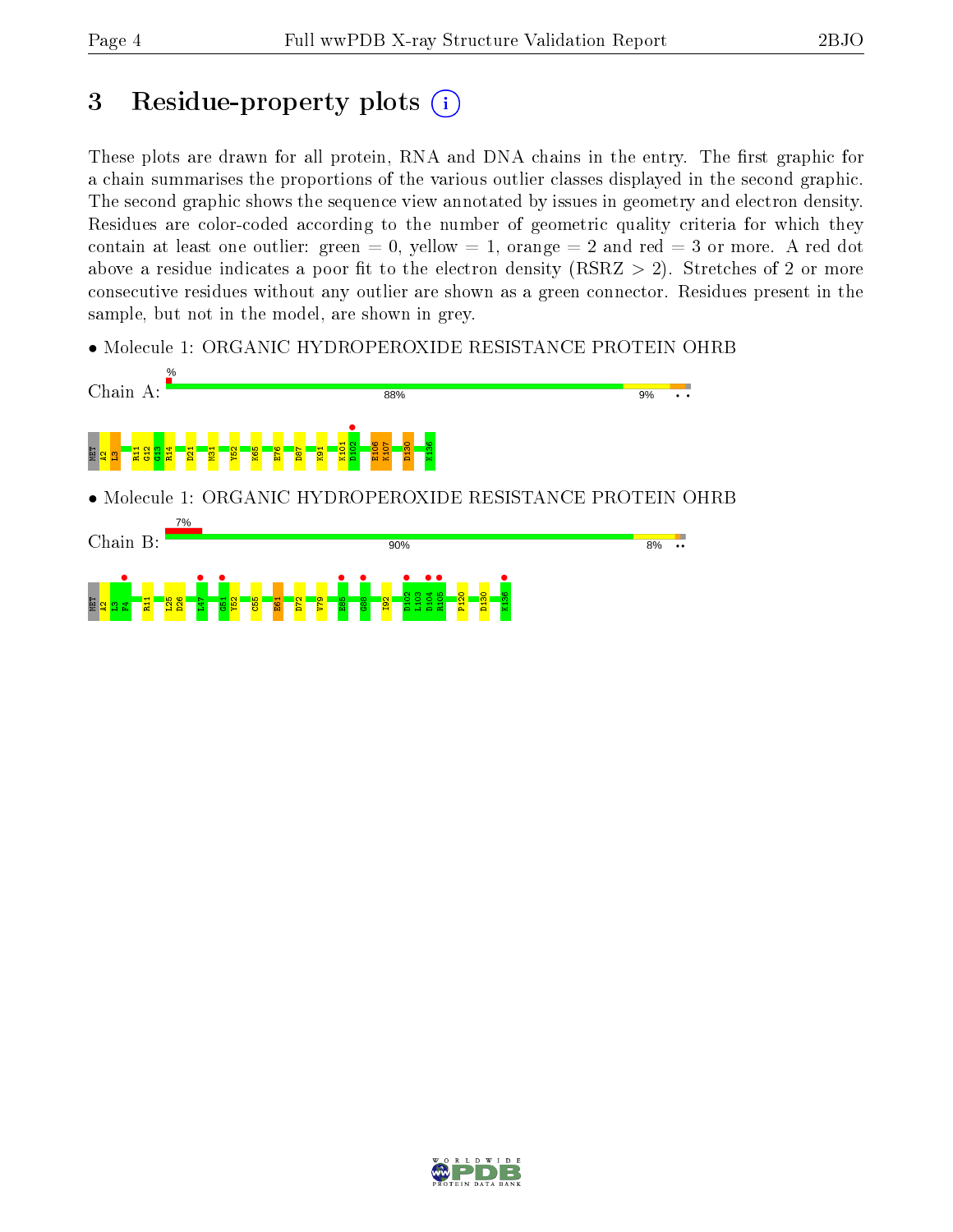# 4 Data and refinement statistics  $(i)$

| Property                                                         | Value                                                | Source     |
|------------------------------------------------------------------|------------------------------------------------------|------------|
| Space group                                                      | P <sub>1</sub>                                       | Depositor  |
| Cell constants                                                   | $41.43\text{\AA}$<br>$35.34\AA$<br>$44.60\text{\AA}$ | Depositor  |
| a, b, c, $\alpha$ , $\beta$ , $\gamma$                           | $91.51^{\circ}$ 73.89°<br>$84.45^\circ$              |            |
| Resolution $(A)$                                                 | $44.32 -$<br>2.10                                    | Depositor  |
|                                                                  | $28.05 = 2.10$                                       | <b>EDS</b> |
| % Data completeness                                              | 88.4 (44.32-2.10)                                    | Depositor  |
| (in resolution range)                                            | 88.4 (28.05-2.10)                                    | <b>EDS</b> |
| $R_{merge}$                                                      | 0.04                                                 | Depositor  |
| $\mathrm{R}_{sym}$                                               | (Not available)                                      | Depositor  |
| $\langle I/\sigma(I) \rangle^{-1}$                               | $1.73$ (at 2.10Å)                                    | Xtriage    |
| Refinement program                                               | <b>REFMAC 5.2.0005</b>                               | Depositor  |
| $R, R_{free}$                                                    | $0.158$ ,<br>0.199                                   | Depositor  |
|                                                                  | 0.170,<br>0.204                                      | DCC        |
| $R_{free}$ test set                                              | 942 reflections $(7.56\%)$                           | wwPDB-VP   |
| Wilson B-factor $(A^2)$                                          | 25.7                                                 | Xtriage    |
| Anisotropy                                                       | 0.132                                                | Xtriage    |
| Bulk solvent $k_{sol}(\text{e}/\text{A}^3), B_{sol}(\text{A}^2)$ | $0.36$ , 43.0                                        | <b>EDS</b> |
| L-test for $\mathrm{twinning}^2$                                 | $< L >$ = 0.50, $< L^2 >$ = 0.33                     | Xtriage    |
| Estimated twinning fraction                                      | No twinning to report.                               | Xtriage    |
| $F_o, F_c$ correlation                                           | 0.95                                                 | <b>EDS</b> |
| Total number of atoms                                            | 2224                                                 | wwPDB-VP   |
| Average B, all atoms $(A^2)$                                     | 28.0                                                 | wwPDB-VP   |

Xtriage's analysis on translational NCS is as follows: The largest off-origin peak in the Patterson function is  $9.43\%$  of the height of the origin peak. No significant pseudotranslation is detected.

<sup>&</sup>lt;sup>2</sup>Theoretical values of  $\langle |L| \rangle$ ,  $\langle L^2 \rangle$  for acentric reflections are 0.5, 0.333 respectively for untwinned datasets, and 0.375, 0.2 for perfectly twinned datasets.



<span id="page-4-1"></span><span id="page-4-0"></span><sup>1</sup> Intensities estimated from amplitudes.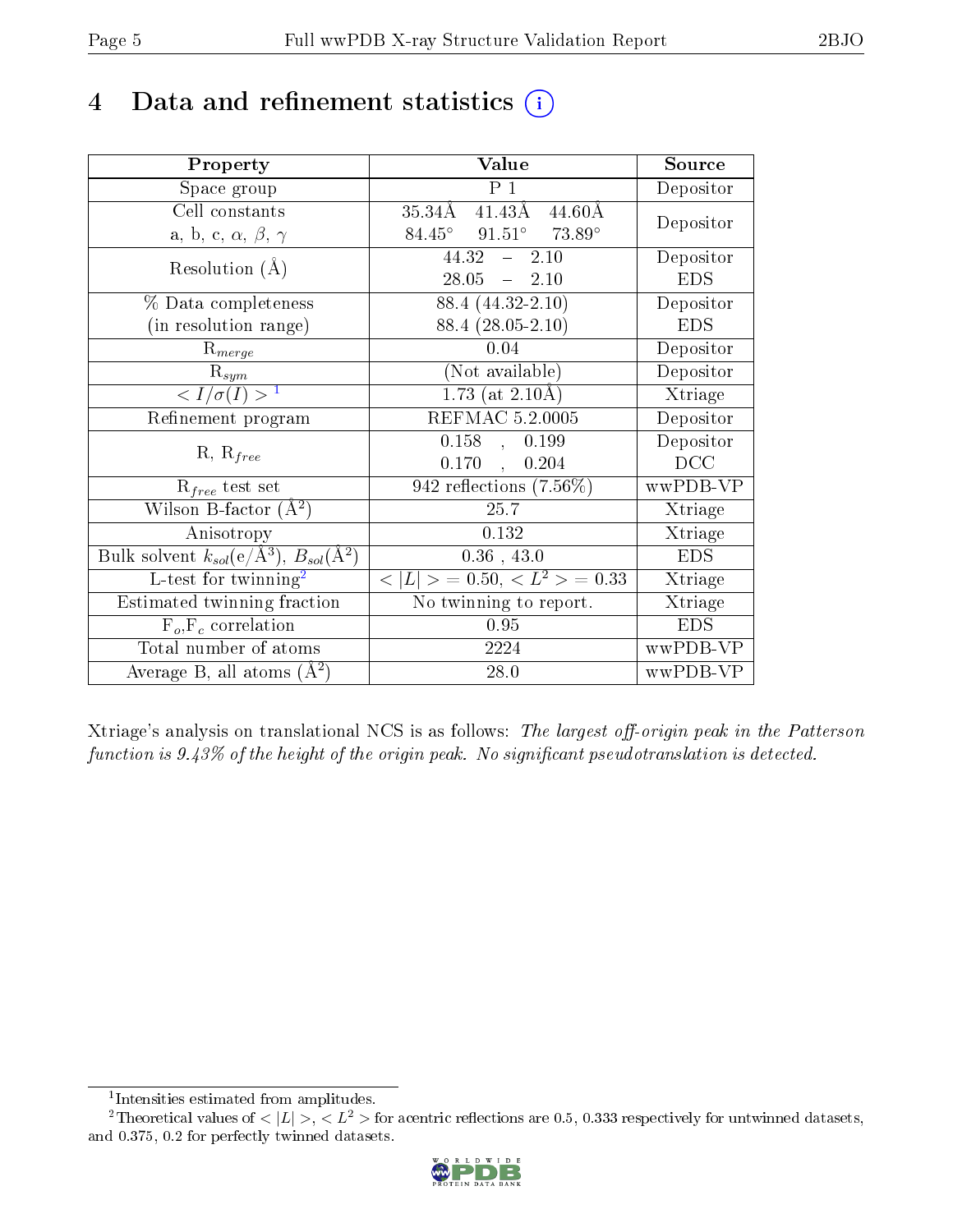# 5 Model quality  $(i)$

### 5.1 Standard geometry  $(i)$

The Z score for a bond length (or angle) is the number of standard deviations the observed value is removed from the expected value. A bond length (or angle) with  $|Z| > 5$  is considered an outlier worth inspection. RMSZ is the root-mean-square of all Z scores of the bond lengths (or angles).

| Mol | Chain |             | Bond lengths | Bond angles |                  |  |
|-----|-------|-------------|--------------|-------------|------------------|--|
|     |       | <b>RMSZ</b> | $\ Z\  > 5$  | RMSZ        | # $ Z  > 5$      |  |
|     |       | 0.51        | 0/1016       | 1.28        | $7/1371(0.5\%)$  |  |
|     | B     | 0.49        | 0/1016       | 1.17        | $3/1371(0.2\%)$  |  |
| AH  | АH    | 0.50        | 0/2032       | 1.23        | $10/2742(0.4\%)$ |  |

There are no bond length outliers.

All (10) bond angle outliers are listed below:

| Mol | Chain | Res | Type        | Atoms       | Z       | Observed $(°)$ | $\text{Ideal}({}^o)$ |
|-----|-------|-----|-------------|-------------|---------|----------------|----------------------|
|     | А     | 11  | ${\rm ARG}$ | NE-CZ-NH1   | 7.02    | 123.81         | 120.30               |
|     | А     | 14  | $\rm{ARG}$  | $NE-CZ-NH1$ | 5.89    | 123.25         | 120.30               |
|     | А     | 106 | GLU         | $CB-CA-C$   | $-5.89$ | 98.62          | 110.40               |
|     | А     | 87  | <b>ASP</b>  | $N$ -CA-CB  | $-5.88$ | 100.02         | 110.60               |
|     | А     | 12  | <b>GLY</b>  | $N$ -CA-C   | 5.84    | 127.69         | 113.10               |
|     | В     | 130 | <b>ASP</b>  | $CB-CG-OD1$ | 5.61    | 123.35         | 118.30               |
|     | А     | 76  | GLU         | OE1-CD-OE2  | $-5.52$ | 116.67         | 123.30               |
|     | В     | 26  | ASP         | $CB-CG-OD2$ | $-5.40$ | 113.44         | 118.30               |
|     | А     | 21  | ASP         | $CB-CG-OD1$ | 5.33    | 123.10         | 118.30               |
|     | Β     | 11  | $\rm{ARG}$  | $NE-CZ-NH1$ | 5.12    | 122.86         | 120.30               |

There are no chirality outliers.

There are no planarity outliers.

### 5.2 Too-close contacts  $(i)$

In the following table, the Non-H and H(model) columns list the number of non-hydrogen atoms and hydrogen atoms in the chain respectively. The H(added) column lists the number of hydrogen atoms added and optimized by MolProbity. The Clashes column lists the number of clashes within the asymmetric unit, whereas Symm-Clashes lists symmetry related clashes.

|  |      |  | Mol   Chain   Non-H   H(model)   H(added)   Clashes   Symm-Clashes |
|--|------|--|--------------------------------------------------------------------|
|  | -003 |  |                                                                    |

Continued on next page...

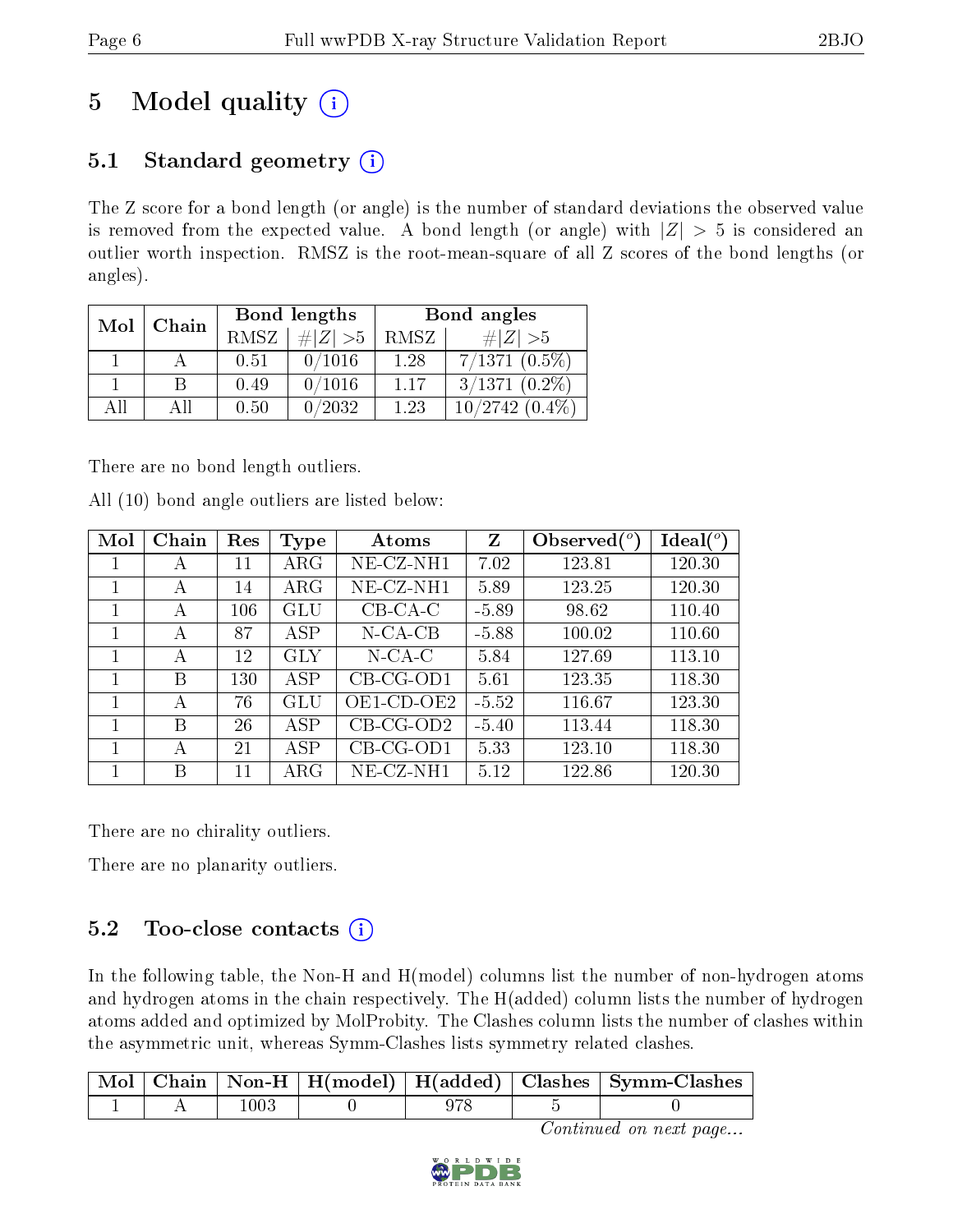|  | <u>o o reestado de francese de la compositiva de la contrada de la contrada de la contrada de la contrada de la </u> |      |  |      |  |                                                                    |  |  |  |  |  |  |
|--|----------------------------------------------------------------------------------------------------------------------|------|--|------|--|--------------------------------------------------------------------|--|--|--|--|--|--|
|  |                                                                                                                      |      |  |      |  | Mol   Chain   Non-H   H(model)   H(added)   Clashes   Symm-Clashes |  |  |  |  |  |  |
|  |                                                                                                                      | 1003 |  | 978  |  |                                                                    |  |  |  |  |  |  |
|  |                                                                                                                      | 105  |  |      |  |                                                                    |  |  |  |  |  |  |
|  |                                                                                                                      | 113  |  |      |  |                                                                    |  |  |  |  |  |  |
|  |                                                                                                                      | 2224 |  | 1956 |  |                                                                    |  |  |  |  |  |  |

Continued from previous page...

The all-atom clashscore is defined as the number of clashes found per 1000 atoms (including hydrogen atoms). The all-atom clashscore for this structure is 3.

All (11) close contacts within the same asymmetric unit are listed below, sorted by their clash magnitude.

| Atom-1              | Atom-2            | Interatomic    | Clash          |
|---------------------|-------------------|----------------|----------------|
|                     |                   | distance $(A)$ | (A)<br>overlap |
| 1: B: 55: CYS: SG   | 2:B:2026:HOH:O    | 2.44           | 0.76           |
| 1:B:2:ALA:N         | 2:B:2001:HOH:O    | 2.25           | 0.69           |
| 1:A:2:ALA:N         | 2:A:2001:HOH:O    | 2.28           | 0.67           |
| 1:B:79:VAL:HG13     | 1: B:92: ILE: CG2 | 2.27           | 0.65           |
| 1:A:3:LEU:HD13      | 2: B:2080:HOH:O   | 2.07           | 0.53           |
| 1: A: 107: LYS: HE3 | 1: A:107: LYS: HA | 1.89           | 0.52           |
| 1: B: 61: GLU: HG3  | 2:B:2064:HOH:O    | 2.09           | 0.51           |
| 1:B:79:VAL:HG13     | 1:B:92:ILE:HG21   | 1.95           | 0.47           |
| 1: A: 101: LYS: HE3 | 2:A:2074:HOH:O    | 2.17           | 0.44           |
| 1:A:130:ASP:OD1     | 1:A:130:ASP:N     | 2.49           | 0.43           |
| 1: B: 55: CYS: SG   | 1:B:120:PRO:HD2   | 2.60           | 0.42           |

All (2) symmetry-related close contacts are listed below. The label for Atom-2 includes the symmetry operator and encoded unit-cell translations to be applied.

| Atom-1         | Atom-2               | Interatomic<br>distance $(A)$ | Clash<br>overlap (A |
|----------------|----------------------|-------------------------------|---------------------|
| 2:B:2032:HOH:O | 2:B:2109:HOH:O[1]    | 2.18                          |                     |
| 2:B:2032:HOH:O | $2: B: 2107$ :HOH:OL | 2.19                          |                     |

### 5.3 Torsion angles  $(i)$

#### 5.3.1 Protein backbone (i)

In the following table, the Percentiles column shows the percent Ramachandran outliers of the chain as a percentile score with respect to all X-ray entries followed by that with respect to entries of similar resolution.

The Analysed column shows the number of residues for which the backbone conformation was analysed, and the total number of residues.

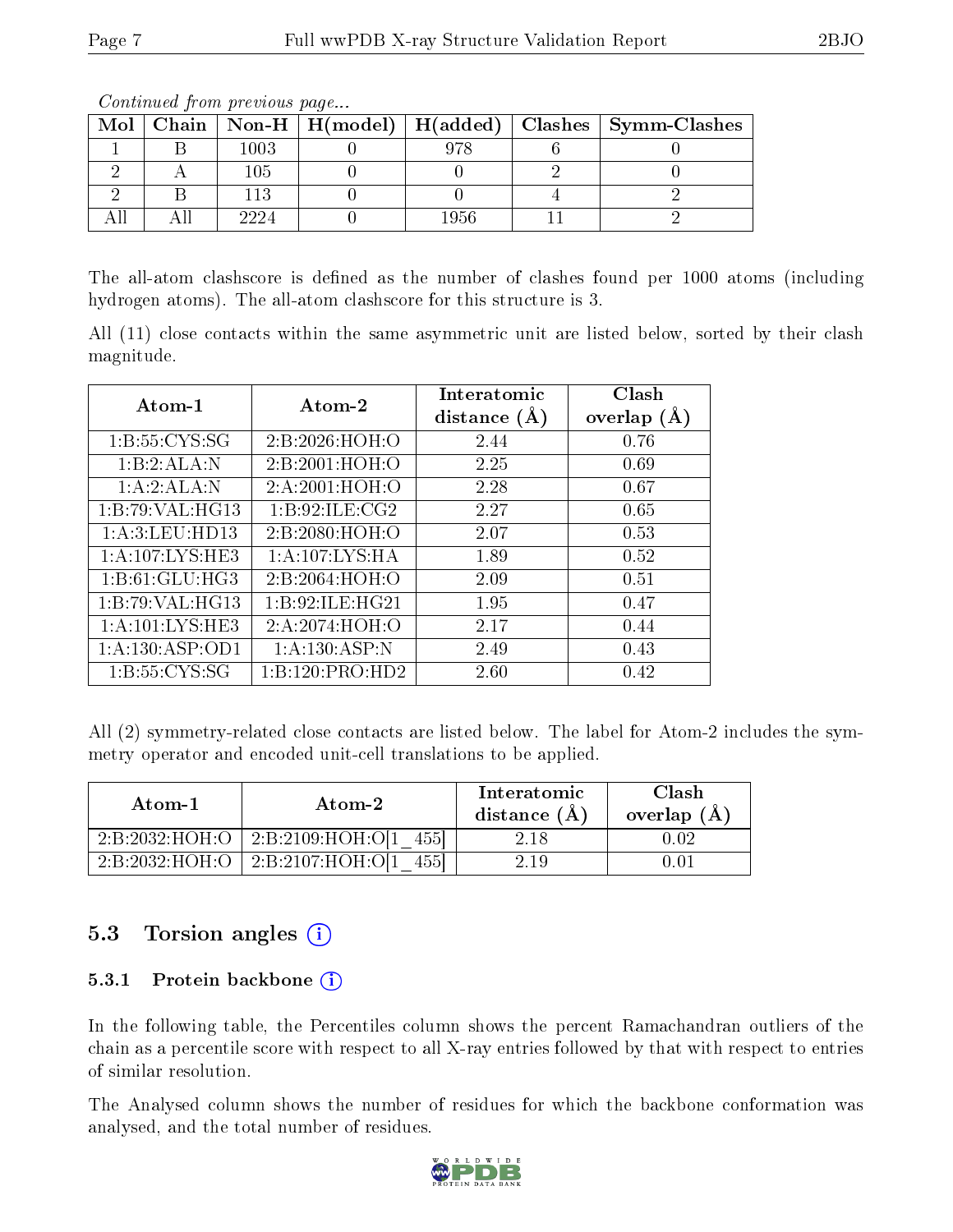| Mol | Chain | Analysed                      | Favoured    |          | Allowed   Outliers | $\mid$ Percentiles        |
|-----|-------|-------------------------------|-------------|----------|--------------------|---------------------------|
|     |       | $133/136(98\%)$               | $130(98\%)$ | $3(2\%)$ |                    | 100 100                   |
|     |       | $133/136$ (98\%)   132 (99\%) |             | $1(1\%)$ |                    | 100<br> 100               |
| All | Аll   | $266/272(98\%)$               | $262(98\%)$ | $4(2\%)$ |                    | 100<br>$\left(100\right)$ |

There are no Ramachandran outliers to report.

#### 5.3.2 Protein sidechains  $(i)$

In the following table, the Percentiles column shows the percent sidechain outliers of the chain as a percentile score with respect to all X-ray entries followed by that with respect to entries of similar resolution.

The Analysed column shows the number of residues for which the sidechain conformation was analysed, and the total number of residues.

| Mol | Chain | Analysed        | Rotameric    | Outliers | Percentiles      |
|-----|-------|-----------------|--------------|----------|------------------|
|     |       | $103/104(99\%)$ | $95(92\%)$   | $8(8\%)$ | $\sqrt{9}$<br>12 |
|     |       | 103/104(99%)    | 99 (96\%)    | $4(4\%)$ | 33<br>32         |
| All | All   | 206/208(99%)    | 194 $(94\%)$ | 12(6%)   | 17<br>20         |

All (12) residues with a non-rotameric sidechain are listed below:

| Mol          | Chain          | Res | $_{\rm Type}$ |
|--------------|----------------|-----|---------------|
| 1            | А              | 3   | LEU           |
| 1            | А              | 31  | <b>MET</b>    |
| 1            | А              | 52  | TYR           |
| 1            | $\mathbf{A}$   | 65  | <b>LYS</b>    |
| $\mathbf{1}$ | $\overline{A}$ | 91  | <b>LYS</b>    |
| 1            | $\overline{A}$ | 106 | GLU           |
| 1            | $\overline{A}$ | 107 | <b>LYS</b>    |
| 1            | А              | 130 | ASP           |
| 1            | В              | 25  | LEU           |
| 1            | В              | 52  | TYR           |
| 1            | R              | 61  | GLU           |
|              |                | 72  | ASP           |

Some sidechains can be flipped to improve hydrogen bonding and reduce clashes. All (2) such sidechains are listed below:

| $\overline{\text{Mol}}$       | Chain   Res |     | Type |  |  |
|-------------------------------|-------------|-----|------|--|--|
|                               |             | 116 | HIS  |  |  |
| <i>Continued on next page</i> |             |     |      |  |  |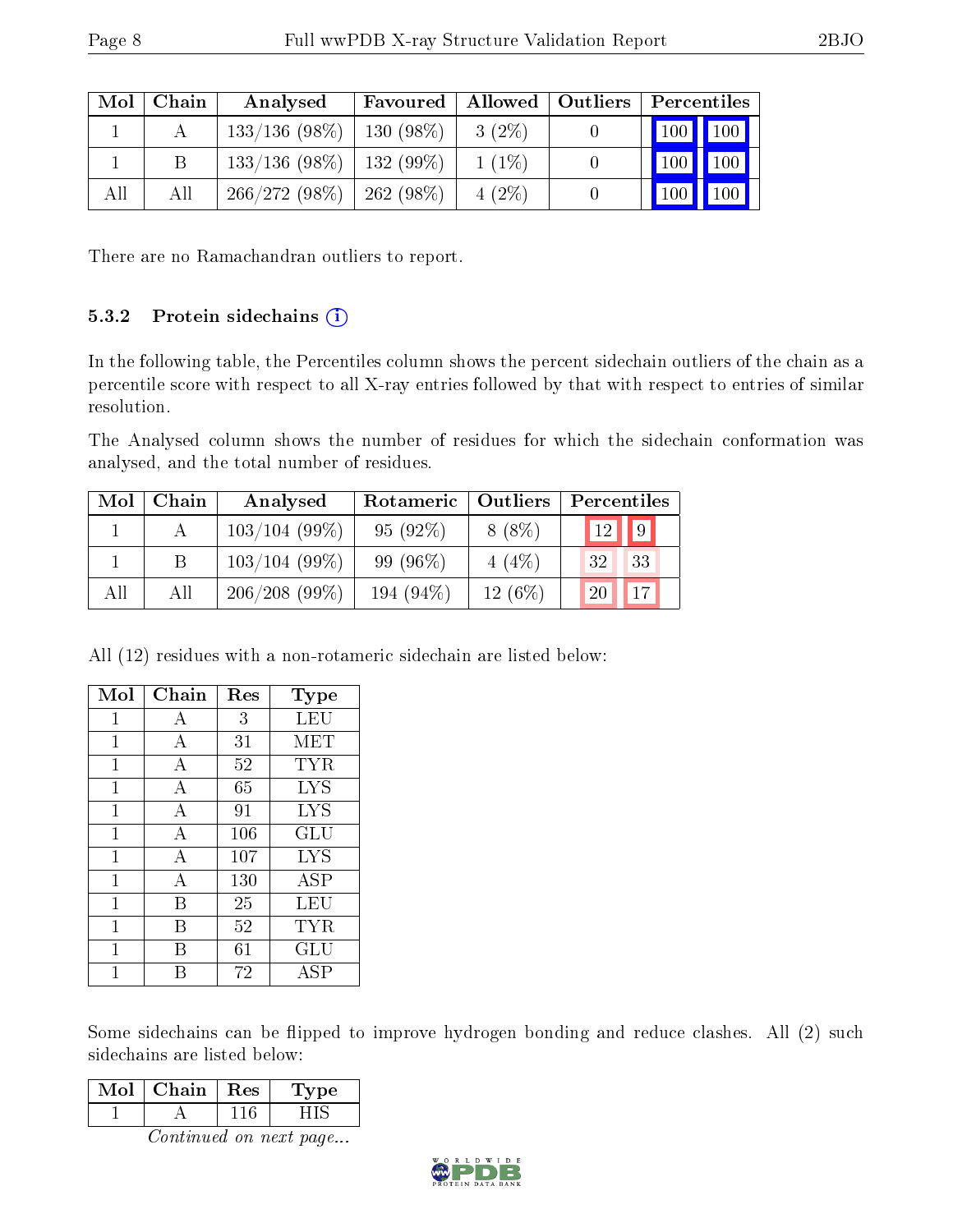Continued from previous page...

| Mol | $\vert$ Chain $\vert$ Res | Type |
|-----|---------------------------|------|
|     |                           |      |

#### 5.3.3 RNA [O](https://www.wwpdb.org/validation/2017/XrayValidationReportHelp#rna)i

There are no RNA molecules in this entry.

#### 5.4 Non-standard residues in protein, DNA, RNA chains (i)

There are no non-standard protein/DNA/RNA residues in this entry.

#### 5.5 Carbohydrates  $(i)$

There are no carbohydrates in this entry.

### 5.6 Ligand geometry (i)

There are no ligands in this entry.

### 5.7 [O](https://www.wwpdb.org/validation/2017/XrayValidationReportHelp#nonstandard_residues_and_ligands)ther polymers (i)

There are no such residues in this entry.

### 5.8 Polymer linkage issues  $(i)$

There are no chain breaks in this entry.

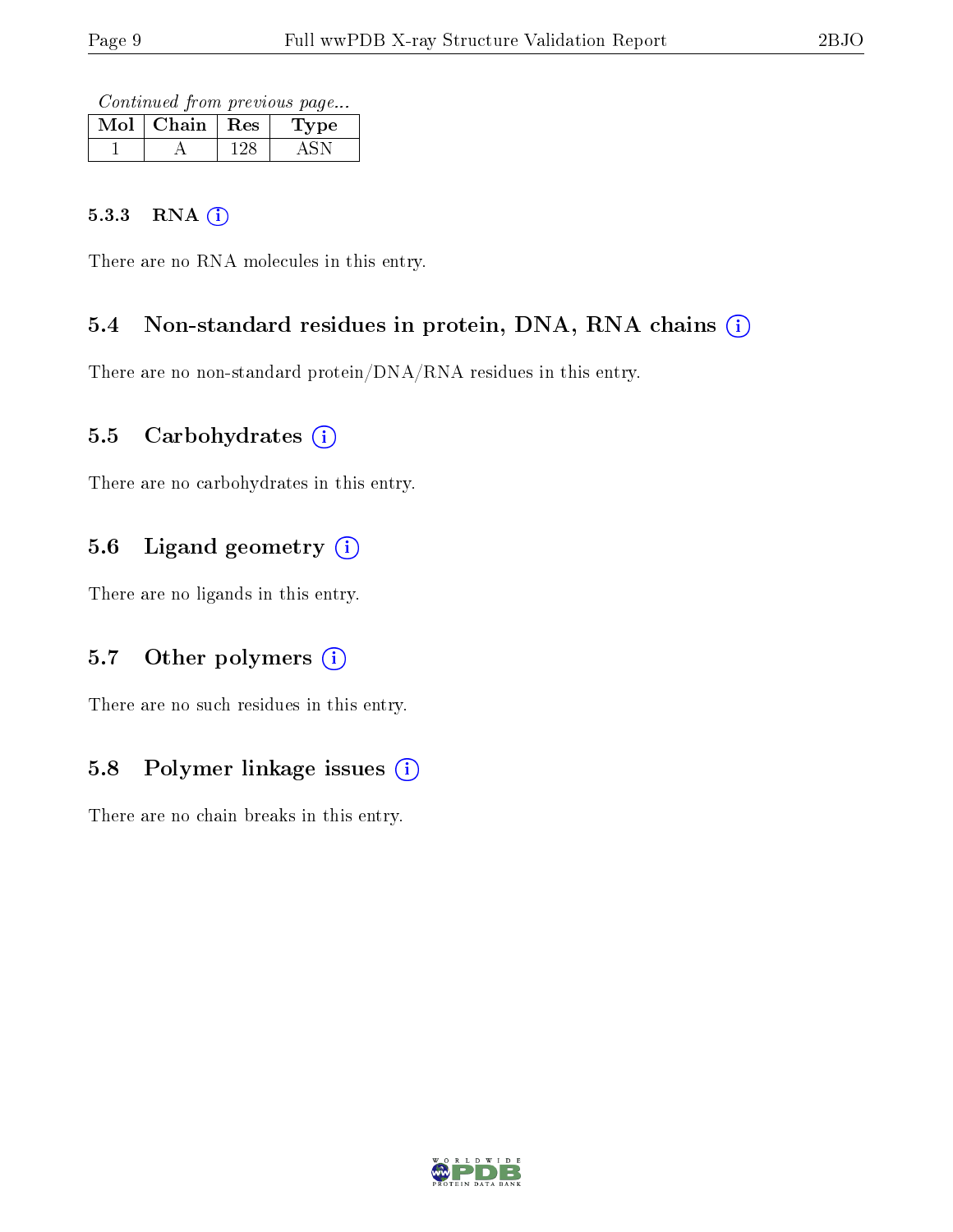# 6 Fit of model and data  $(i)$

## 6.1 Protein, DNA and RNA chains  $(i)$

In the following table, the column labelled  $#RSRZ> 2'$  contains the number (and percentage) of RSRZ outliers, followed by percent RSRZ outliers for the chain as percentile scores relative to all X-ray entries and entries of similar resolution. The OWAB column contains the minimum, median,  $95<sup>th</sup>$  percentile and maximum values of the occupancy-weighted average B-factor per residue. The column labelled ' $Q< 0.9$ ' lists the number of (and percentage) of residues with an average occupancy less than 0.9.

| Mol | Chain | Analysed        | ${ <\hspace{-1.5pt}{\mathrm{RSRZ}} \hspace{-1.5pt}>}$ | # $RSRZ>2$         | $\mid$ OWAB( $A^2$ ) $\mid$ | $\mid$ Q<0.9 $\mid$ |
|-----|-------|-----------------|-------------------------------------------------------|--------------------|-----------------------------|---------------------|
|     |       | 135/136(99%)    | $-0.07$                                               | $1(0\%)$ 87 89     | 19, 26, 37, 48              |                     |
|     |       | $135/136(99\%)$ | 0.14                                                  | $9(6\%)$ 17 22     | 18, 25, 44, 53              |                     |
| All | All   | 270/272(99%)    | 0.04                                                  | $10(3\%)$ 41<br>48 | 18, 25, 38, 53              |                     |

All (10) RSRZ outliers are listed below:

| Mol         | Chain | $\operatorname{Res}% \left( \mathcal{N}\right) \equiv\operatorname{Res}(\mathcal{N}_{0})\cap\mathcal{N}_{1}$ | <b>Type</b>  | <b>RSRZ</b> |
|-------------|-------|--------------------------------------------------------------------------------------------------------------|--------------|-------------|
| $\mathbf 1$ | B     | 105                                                                                                          | $\rm{ARG}$   | 4.3         |
| 1           | B     | 88                                                                                                           | <b>GLY</b>   | 3.5         |
| 1           | В     | 47                                                                                                           | LEU          | 2.9         |
| 1           | А     | 102                                                                                                          | ASP          | 2.7         |
| 1           | В     | 4                                                                                                            | PHE          | 2.6         |
| 1           | В     | 85                                                                                                           | GLU          | 2.3         |
| 1           | В     | 104                                                                                                          | <b>ASP</b>   | 2.3         |
| 1           | В     | 51                                                                                                           | GLY          | $2.1\,$     |
| 1           | В     | 136                                                                                                          | <b>LYS</b>   | 2.1         |
| 1           |       | 102                                                                                                          | $_{\rm ASP}$ | 2.0         |

### 6.2 Non-standard residues in protein, DNA, RNA chains  $(i)$

There are no non-standard protein/DNA/RNA residues in this entry.

### 6.3 Carbohydrates  $(i)$

There are no carbohydrates in this entry.

### 6.4 Ligands  $(i)$

There are no ligands in this entry.